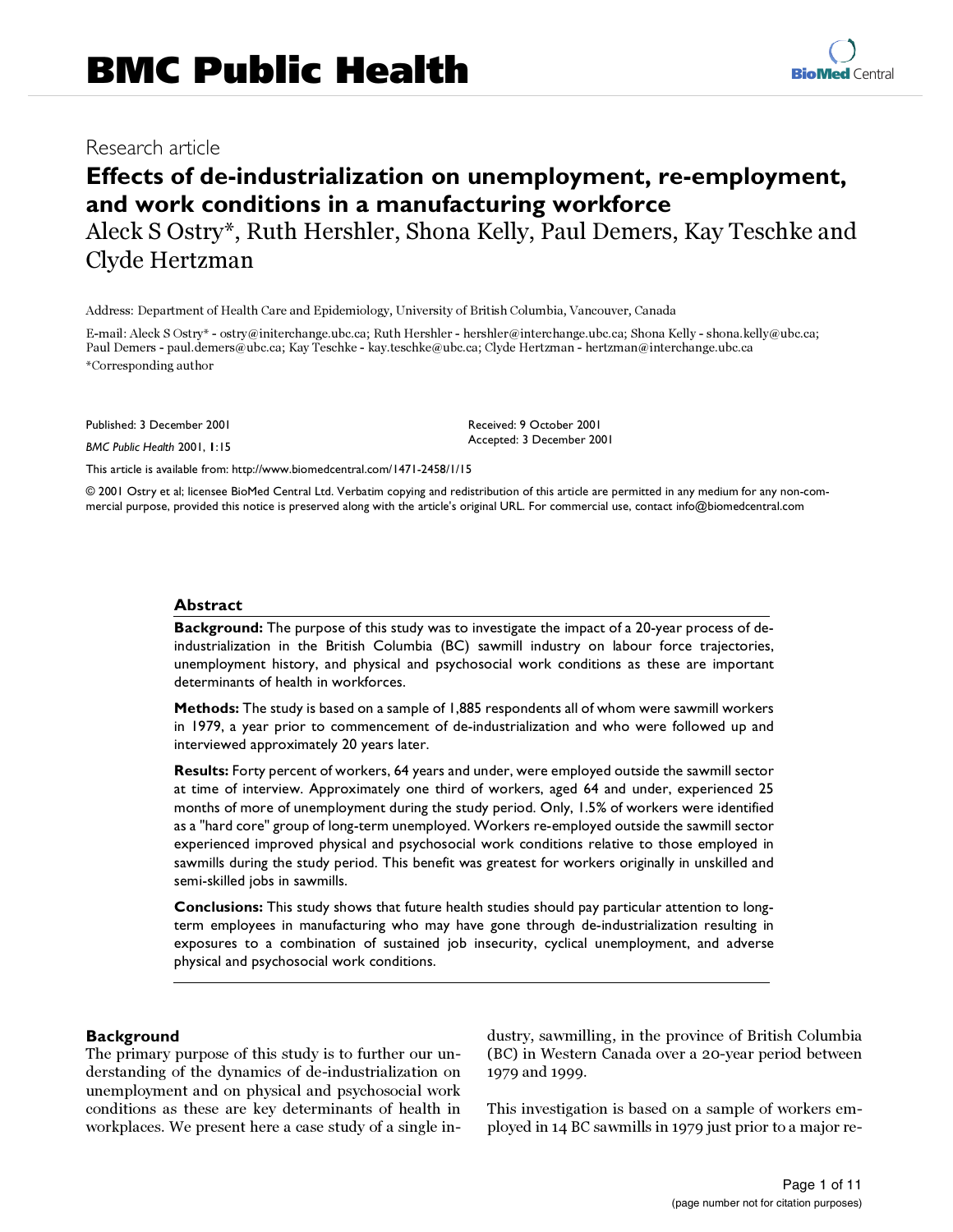cession. These workers were followed up and interviewed approximately 20 years later in order to determine their unemployment history, current employment (sector and occupation), and current physical and psychosocial work conditions.

Canada's resource manufacturing sector was particularly hard hit by a recession which began in 1980 and lasted until 1985  $[-3]$  $[-3]$  $[-3]$ . In BC, unemployment in the forest products industry rose from 6.4% in 1979 to 19.2% in 1982 [[4](#page-9-2)]. In the sawmill sub-sector unemployment was 44% in 1982 and, 39% of those downsized during the recession were without work 7 years later [\[5](#page-9-3)]. The recession was followed by a sustained period of restructuring in many of these sawmills.

Canada's resource manufacturing sector was not unique in experiencing major employment losses in the 1980s and 1990s. Average unemployment rates in G-7 nations for the decade 1964–1973 were 3.1% compared to 7.8 % for the decade from 1983 to 1992 [\[6](#page-9-4)]. Reductions in employment were uneven across sectors. From 1973 to 1990, the annual growth of manufacturing employment per capita for the United States and for OECD nations was -0.7 and -1.6, respectively, compared to per capita growth of service sector employment of +1.5 in the United States and +1.3 the OECD [[7\]](#page-9-5). Canada was particularly hard hit as it experienced the largest decrease in manufacturing employment (32%) compared to a G-7 average of 24 percent between 1971 and 1991 [[8](#page-9-6)].

Given that de-industrialization in developed nations is widespread and, because it has affected and continues to affect millions of workers, it is important to investigate the long term consequences of this process. Workers affected by de-industrialization will fall into three very broad, and not necessarily exclusive categories: the long term unemployed, those unemployed following downsizing but re-employed in the long term, and, "survivors" who remain employed in industries that will experience differing intensities of re-structuring.

According to a large body of research, the first class of potential "losers" in the de-industrialization process, will likely be those workers with long term exposure to unemployment since it has adverse effects on general mortality and morbidity [[9](#page-10-0),[10\]](#page-10-1). If de-industrialization produces a group of workers who are not re-employed or re-employable over the long term, this research indicates that such workers will be at high risk for ill health.

In terms of the second class of workers – those who are downsized from an industry but find re-employment in the long term – the research is equivocal. Most of the research on unemployment conducted in the era from 1945

to the early 1970s focused on workers downsized because of fluctuations in the business cycle. However, according to Bartley the population of unemployed workers produced by de-industrialization should be called "redundants" [[11\]](#page-10-2). These differ from the population of unemployed in the immediate post-war era because their status is due to permanent rather than cyclical shifts in the labour markets of developed economies.

The implicit assumptions are first, that structural changes in the labour market, associated with de-industrialization, will make it more difficult than in the past for unemployed workers to find re-employment and, second, that re-employment of these redundants will ameliorate or reverse the ill effects of unemployment. Most longitudinal studies of the impact of unemployment followed by re-employment have focused on emotional and psychological outcomes. Some of these studies showed that adverse psychological impacts of unemployment continued unabated after re-employment [[12](#page-10-3)[,13](#page-10-4)]. Others showed psychological recovery following re-employment, but with the extent of recovery depending on whether the new job was better than the old [[14](#page-10-5)[,15](#page-10-6)].

Interestingly, studies which demonstrated the ameliorative effects of re-employment following unemployment were conducted in situations where workers found jobs that were superior to their old jobs [[16](#page-10-7)[–19](#page-10-8)]. As far as is known, besides the general observation that many of the re-employment jobs were "better" than the workers' old jobs, these investigators did not compare occupational category or psychosocial and physical work conditions of old with re-employment jobs in any detail.

The research on survivors is even less complete. Most studies of survivors focus on short term (3 months or less) psychological or behavioural outcomes [\[20–](#page-10-9)[25](#page-10-10)] and have been conceptualized within a "survivor guilt" model [[26](#page-10-11)] in which adverse effects observed among survivors are ascribed mainly to the loss of co-workers and organizational stability because of downsizing.

Several studies have shown that survivors experienced lowered job satisfaction, organizational commitment, and greater stress [\[21](#page-10-12)[–23](#page-10-13),[27](#page-10-14),[28](#page-10-15)]. Two of these studies determined that a downsizing process which was perceived as "fair" had a positive impact on survivors attitude to their job and commitment to their employer [[23,](#page-10-13)[27\]](#page-10-14). Two other studies showed that blue-collar workers and technicians were more likely to perceive the downsizing process as unfair compared to supervisors and managers [[20](#page-10-9),[29\]](#page-10-16).

As in the case of re-employment research, most survivor studies assessed outcomes within a few weeks or months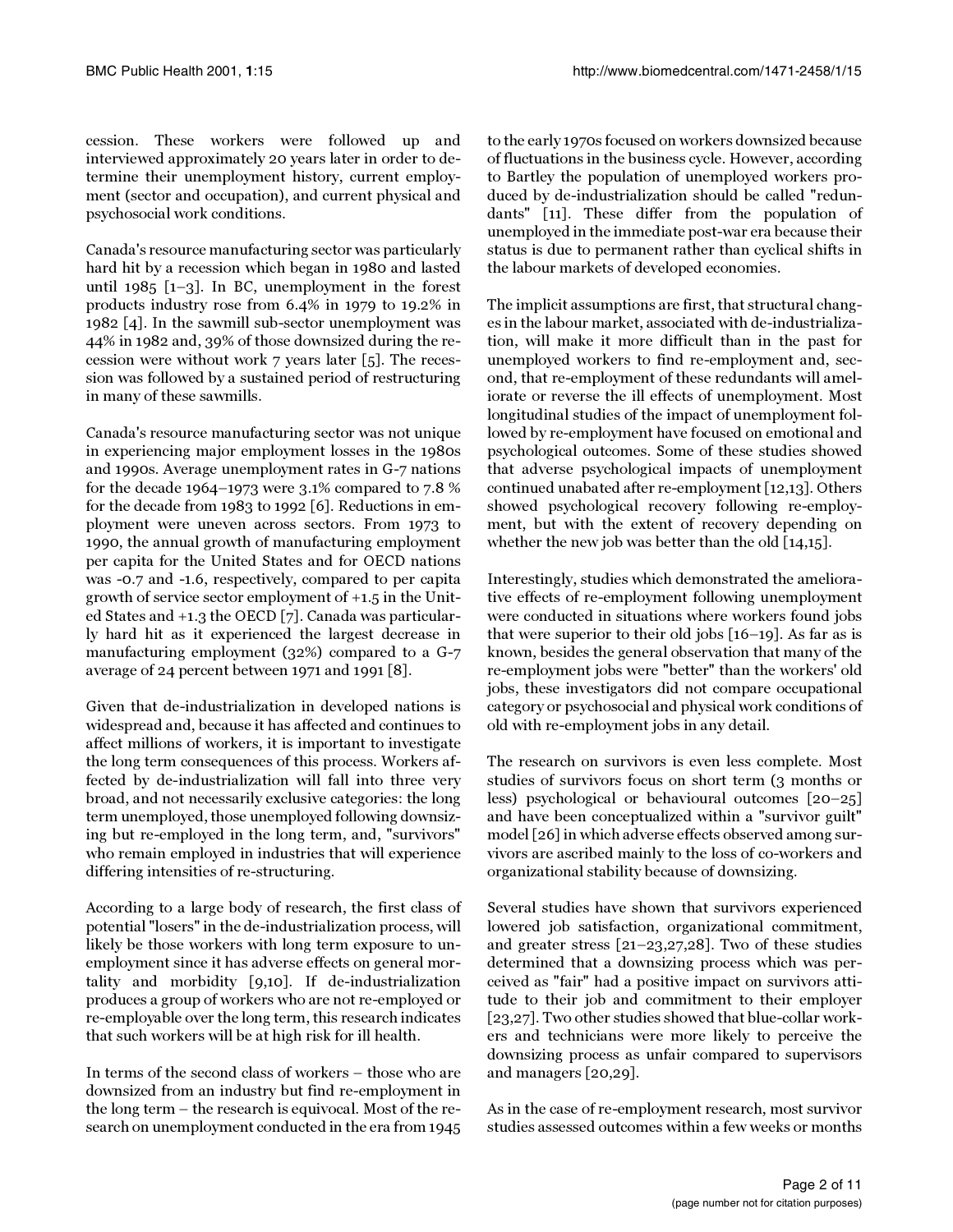of downsizing so that long-term conclusions about the impacts on survivors are difficult to determine. The survivor guilt framework of these studies does not allow for the possibility that adverse health impacts among survivors could also have been due to the new job conditions they encountered as their industries restructured.

As far as is known, only one long term study has been undertaken with survivors of downsizing [\[30\]](#page-10-17). This study investigated the effects of a well planned 'strategic' downsizing – conducted in conjunction with an "empowerment" program among 139 employees in a British chemical processing plant over four years. This downsizing was planned and implemented mainly through early retirement and "natural wastage" so that less than 5% of downsized workers were laid-off. The study observed statistically significant increases in task-level demand, control, worker participation, as well as in job satisfaction over 4 years. The authors concluded that detrimental effects on employee well-being due to increased demand may have been moderated by increased tasklevel control and participation in the downsizing and that the increased demands were largely due to surviving workers having to cope with the same amount work but with fewer co-workers.

However, usually the downsizing process involves active restructuring [\[31\]](#page-10-18), with complex alterations to existing technology, jobs, and work conditions without implementation of "empowerment" programs [\[32](#page-10-19)]. Such restructuring has been shown to adversely impact tasklevel control, social support and demand [\[33](#page-10-20)[–35](#page-10-21)]. Also several studies have shown that restructuring may involve the introduction of new forms of work organization such as total quality management (TQM) and of new production methods, in particular lean production, all of which may impact physical and psychosocial work conditions profoundly [[36,](#page-10-22)[37](#page-10-23)].

In a systematic review of 20 studies on the effects of industrial restructuring involving lean production techniques, Landsbergis showed that most of these workplaces were characterized by increased work pace and limited job autonomy [\[38](#page-10-24)]. In other words, the restructuring – at least in as much as it involved moves to lean production – may produce work conditions which are detrimental to workers health. Any long term investigation of survivors of de-industrialization must take into account the impact of restructuring on health via its influence on persistent threats to employment and by way of changed physical and psychosocial work conditions.

This paper addresses several questions. What was the demographic impact of the de-industrialization process?

Did de-industrialization, occurring over a 20-year period, in BC's sawmill sector, produce a core of long-term unemployed workers? The next group of questions concerns the second and third categories of workers affected by de-industrialization; those who were re-employed, over the long term outside the sawmill sector, and the survivors who remained employed in sawmills? How do these two groups of workers differ socio-demographically and in terms of their unemployment histories? And, how do the physical and psychosocial work conditions differ for these two groups approximately 20 years after the recession?

# **Methods**

This investigation is based on a sample of 3,000 sawmill workers drawn randomly from a cohort that was originally gathered to study the impact of chlorophenol antisapstain chemicals on BC sawmill workers [[39](#page-10-25)].

# *Selection of sawmills and workers for the original study*

Fourteen medium to large sized sawmills, located mainly in Southwest BC, participated in a retrospective cohort study which was conducted between 1987 and 1998. Mills were selected on the basis of a long-term history of chlorophenol use and availability of intact personnel records. A total of 28,794 workers were enrolled in the cohort, representing approximately 20 percent of all BC sawmill workers. To be eligible, a worker had to be employed at a study mill for at least one year between January 1, 1950 and December 31, 1998. The cohort contains job history data on all cohort members from 1950 to 1998.

Because a recession and major restructuring of sawmills began in 1980, the year 1979 was chosen as the pre-recession/restructuring "baseline" year. All workers enrolled in the cohort during 1979 were included in this baseline sub-cohort. A sample of 3,000 workers was randomly selected from the 9,806 workers working in a study sawmill in 1979.

# *Locating interviewees*

In order to locate interviewees the 1979 sub-cohort was linked to the British Columbia Linked Health Database (BCLHDB). Through the BCLHDB we had access to the first 3-digits of the 6-digit postal codes allowing us to identify the community where cohort members lived, so that we could then locate individuals through local public information sources.

The 9,806 workers employed at a study mill in 1979 were linked probabilistically to the BCLHDB. Linkage efficiency was 94.7% such that 3-digit postal codes were obtained for 9,282 of the 9,806 workers in the sub-cohort including 2,920 (97.3%) of the 3000 sampled workers.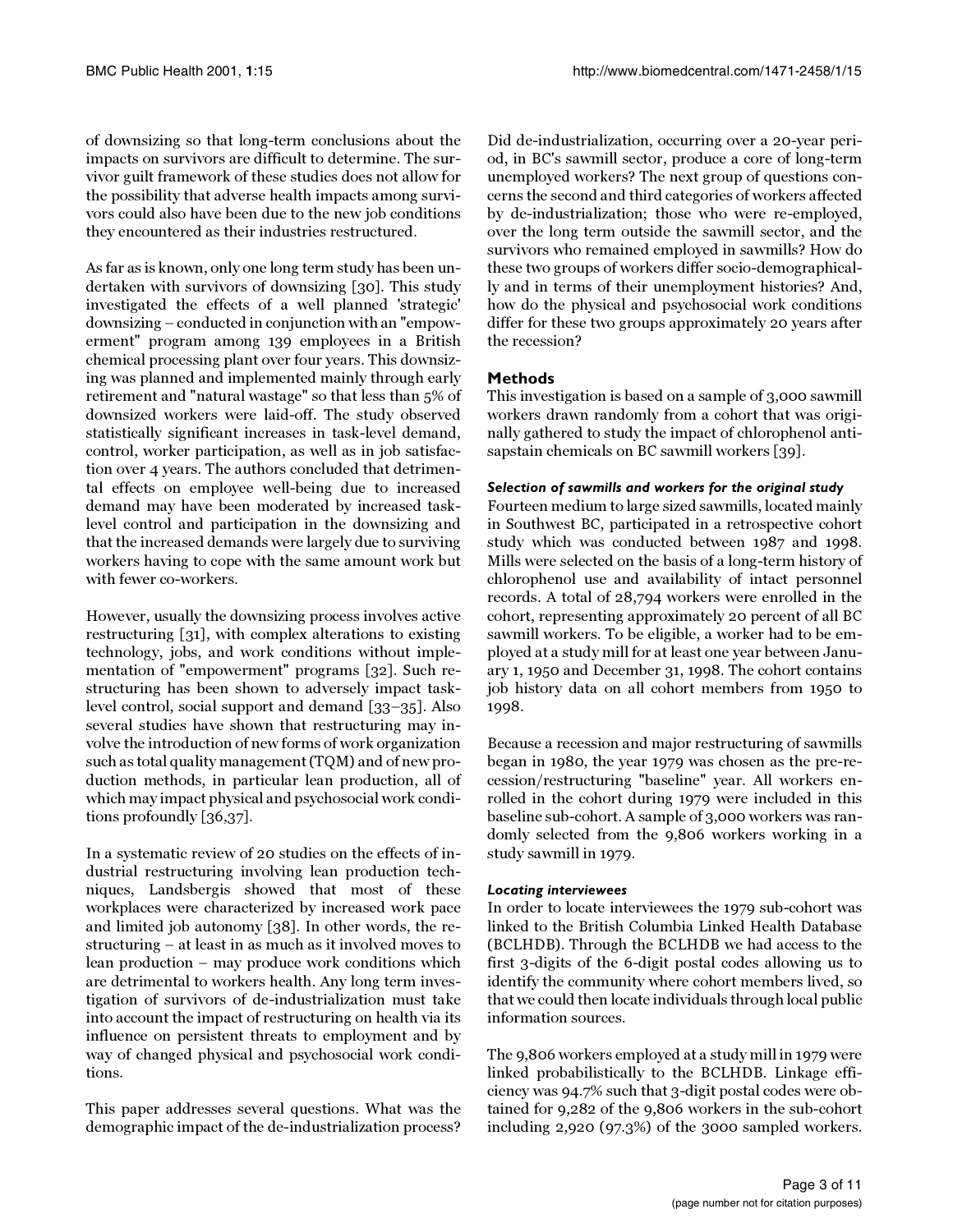Searches of union pension plans, electronic telephone databases, and telephone books (by hand) were undertaken to obtain full addresses for the 3,000 workers. For the 80 unlinked workers in the sample, address searches were undertaken using names only.

#### *Administering the interviews*

Face-to-face interviews were conducted between November 1997 and March 1999. Subjects living in remote regions of the province were interviewed by telephone. A short version of the questionnaire (requiring about 20 minutes compared to one hour) was administered by telephone when a respondent was only willing to conduct a brief interview or when proxy interviews were conducted for deceased and incapacitated interviewees. However, because work-related variables were incompletely determined with the short version of the questionnaire, only the long version of the questionnaire was used in the analysis described here.

#### *The instrument*

The instrument was developed after a thorough review of the literature on technological change, restructuring, unemployment, and health and work. Two focus groups were conducted with experienced sawmill workers to finalize the questionnaire; it was then pilot tested on 29 retired sawmill workers.

Socio-demographics characteristics were measured. To ascertain their labour market experience, the history of cross-sectoral and occupational mobility and the history of unemployment, measured by the number of episodes and duration, was determined from 1979 to time of interview.

Task-level work characteristics were measured using a shortened version [\[40,](#page-10-26)[41](#page-10-27)] (See Additional file) of the demand/control instrument [\[42](#page-10-28)]. The questions in this instrument measure decision lattitude (control), psychological and physical demand, and co-worker and supervisor social support for each job title held by a respondent. Psychosocial work conditions were determined in job held at time of interview for those still employed.



# **Figure 1**

Labour force participation of workers in 1979 and at time of interview. The number of labour force participants, aged 64 and under, was 1,239 (69 unemployed + 570 Non-Sawmill workers + 600 Sawmill workers).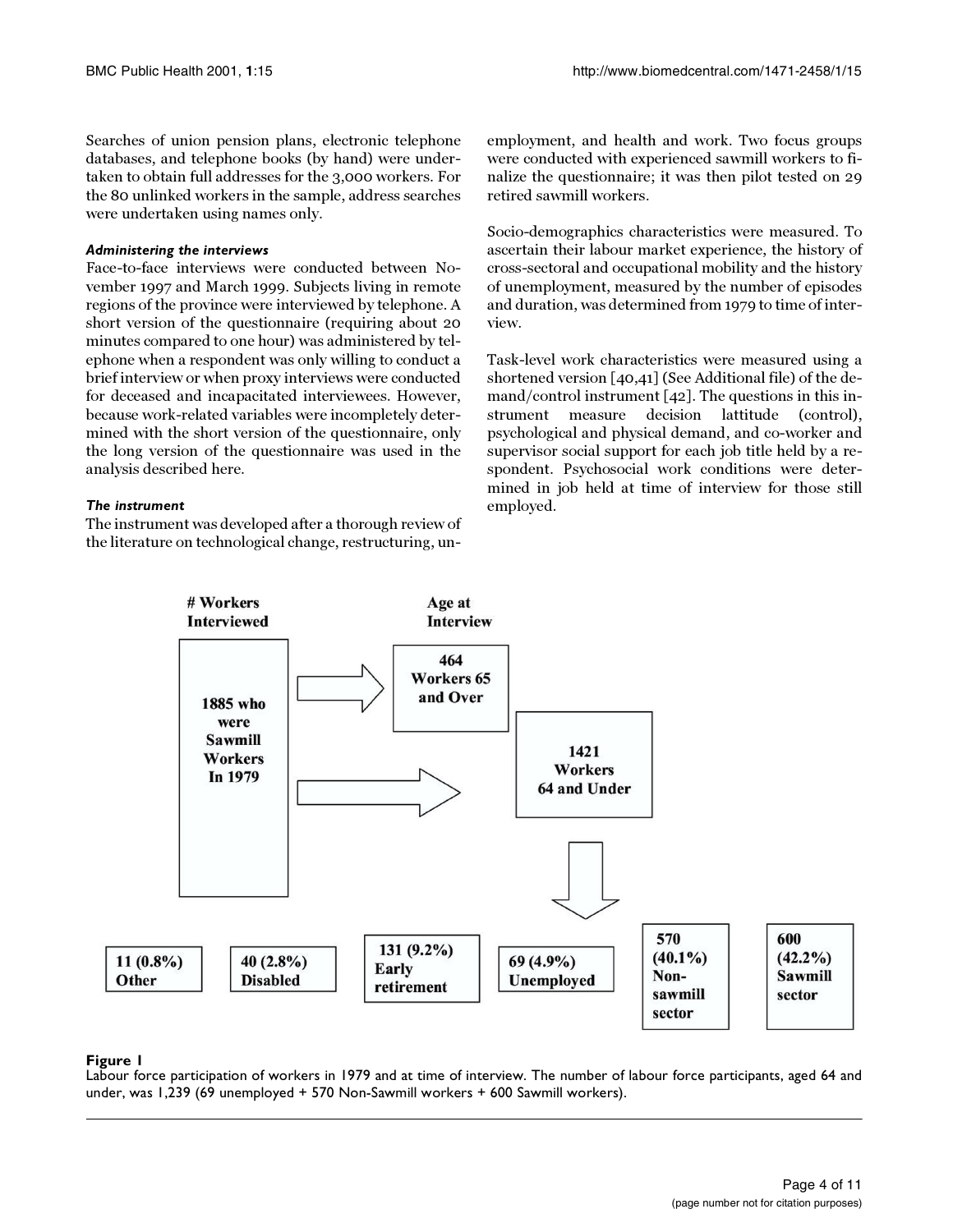#### **Table 1: Interview status**

| <b>Interview status</b>           | <b>Number</b> | Percent |
|-----------------------------------|---------------|---------|
|                                   |               |         |
| Long questionnaire (face-to-face) | 1885          | 62.9    |
| Short questionnaire*              | 270           | 9.1     |
| <b>Ouestionnaire sub-total</b>    | 2155          | 72.0    |
| <b>Refusals</b>                   | 126           | 4.2     |
| Deceased                          | 18            | 0.6     |
| Needs translator                  | 8             | 0.3     |
| Not located                       | 582           | 19.0    |
| Unresolved                        | Ш             | 3.8     |
| Total                             | 3000          | 100.0   |
|                                   |               |         |

\*32 short questionnaire interviews were with the relatives of deceased workers. The total number of deceased workers in the sample was therefore 50.

#### *Data analysis*

In order to measure cross-sectoral mobility industries were coded into the following sectors: sawmill, other forest products manufacturing (including pulp and paper, plywood, shingle and shake etc.); fishing and farming; construction/renovation; non-forest products manufacturing and mining; the service sector; and transportation.

In order to measure cross-occupational mobility, all sawmill job titles obtained in the interviews were re-coded to one of 86 basic sawmill job titles [\[40\]](#page-10-26). All jobs were also coded using the Standard Occupational Classification [[43\]](#page-10-29) and then translated into the Pineo16 Occupational Status Scale [\[44](#page-10-30)]. This 16-category scale was collapsed into 4 basic categories; professional/managerial, trades, semi-skilled, and unskilled. Employment trajectories and sociodemographic characteristics were determined for workers who remain employed in the sawmill sector, for workers who were re-employed in other sectors, and for unemployed workers.

In the first set of descriptive analyses, the labour force participation status and sector of last or current employment was determined for all respondents (See File 2:figure 1.doc). In the second set of analyses, sociodemographic characteristics for labour force participants 64 years and under at time of interview were compared between the unemployed, those employed in sawmills and workers employed outside the sawmill sector. Chi square statistics were calculated for all possible comparisons among the three groups of workers (Table 2).

In the third set of analyses, unemployment history was compared and contrasted between the unemployed, those employed in sawmills and workers employed outside the sawmill sector. Chi square statistics were calculated for all possible comparisons among the three groups of workers (Table 3). As well, in order to determine the size and characteristics of workers most affected by de-industrialization, length and duration of unemployment were calculated (for the three groups of workers) for workers experiencing 25 months or more unemployment during the study period (Table 4).

Next, one-way analysis of variance was used to compare the mean scores for psychosocial and physical work conditions at time of interview between those still employed in the sawmill sector with those workers employed outside the sawmill sector (Table 5). A main effects model was constructed controlling for age, place of birth, and education. Separate models were run within each occupational category at time of interview so that the F statistic represents a test of significance for the impact of sector on physical and psychosocial work conditions.

Finally, one-way analysis of variance was used to compare the mean scores for psychosocial and physical work conditions at time of interview between those still employed in the sawmill sector with those workers employed outside the sawmill sector (Table 6). A main effects models was constructed controlling for age, place of birth, and education. Separate models were run within each occupational category held at baseline in 1979 so that the F statistic represents a test of significance for the impact of sector on physical and psychosocial work conditions with occupational categories held a baseline.

# **Results**

#### *Survey response*

Table 1 shows that 62.9 percent of respondents completed the long questionnaire and 9.1 percent completed the short questionnaire for an overall survey response rate of 72 percent. The refusal rate was 4.2 percent, and 19 percent of respondents were not located. The proportion of workers "not found" was highest among those who had worked in isolated "mill towns". Although refusal rates did not vary by age category, the "not found" rate was highest in younger age groups and workers with the lowest duration of work in a study sawmill. The analysis is based on the 1,885 respondents (62.9%) who answered the long questionnaire.

#### *Cross sectoral mobility of the labour force*

What were the labour force circumstances for workers at time of interview? In 1999, 464 (24.6%) were aged 65 and over. Of the remaining 1,421 (75.4%) respondents aged 64 or under, 600 (42.2%) were still employed in a sawmill, 570 (40.1%) were employed outside the sawmill sector, 131 (9.2%) had taken early retirement, 69 (4.9%)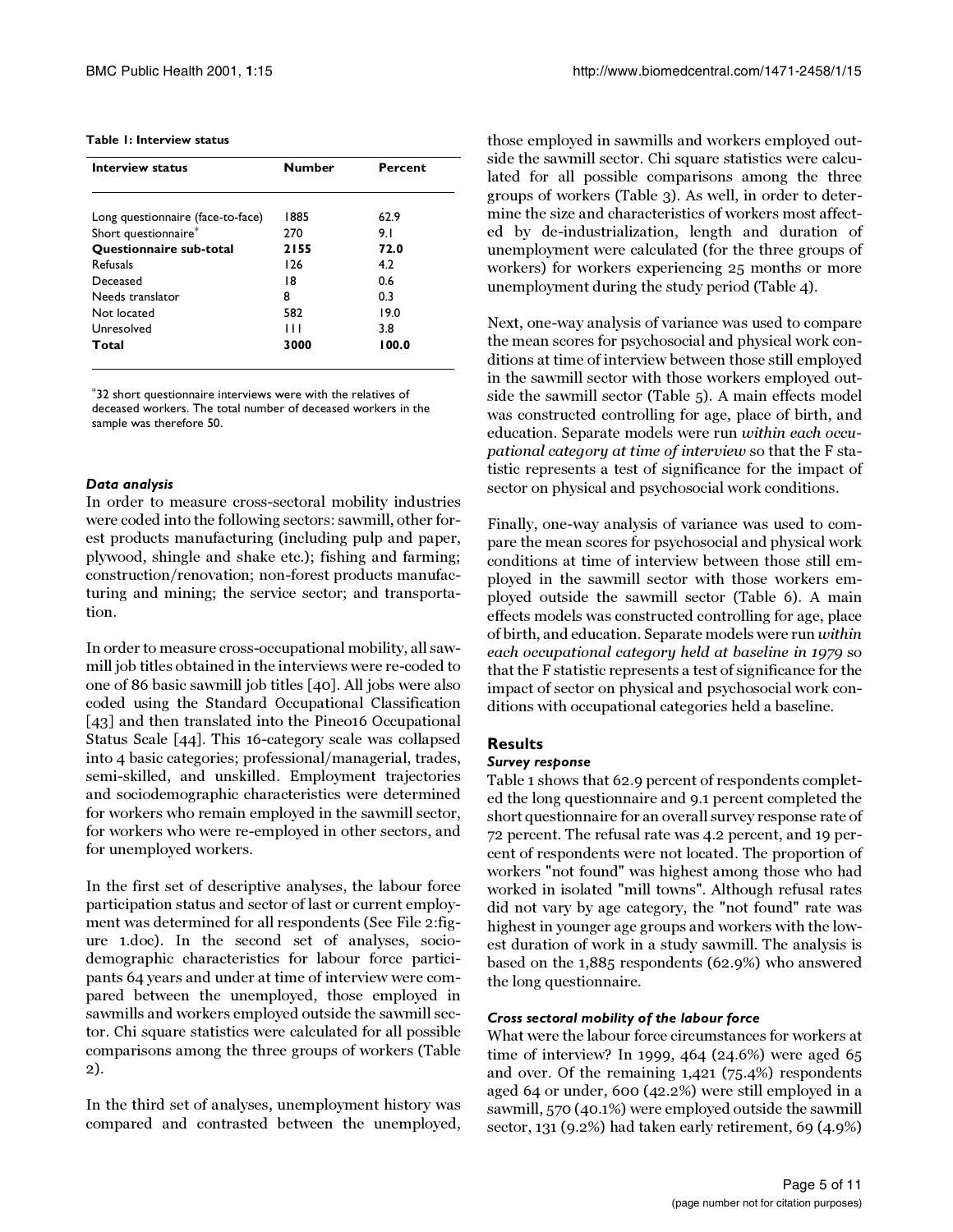| <b>SOCIO-dEMGRAPHICS</b> | Sawmill (1)<br>$N = 600$ | Other sector(2)<br>$N = 570$ | Unemploy $(3)$<br>$N = 69$ | Chi square<br>$1^*2^*3$ | Chi square<br>$1^*2$ | Chi square<br>l*3 | Chi square<br>$2^*3$ |
|--------------------------|--------------------------|------------------------------|----------------------------|-------------------------|----------------------|-------------------|----------------------|
| Age category             |                          |                              |                            | $157.1***$              | $153.5***$           | 5.5               | $21.3**$             |
| $35 - 39$                | 48 (8.0)                 | 151(26.5)                    | 8(11.9)                    |                         |                      |                   |                      |
| $40 - 44$                | 128(21.3)                | 192(33.6)                    | 19(26.9)                   |                         |                      |                   |                      |
| $45 - 49$                | 131(21.9)                | 106(18.6)                    | 19(26.9)                   |                         |                      |                   |                      |
| $50 - 54$                | 143(23.8)                | 71(12.5)                     | 10(14.9)                   |                         |                      |                   |                      |
| $55 - 59$                | 108 (17.9)               | 20(3.5)                      | 9(13.4)                    |                         |                      |                   |                      |
| $60 - 64$                | 42 (7.0)                 | 30(5.3)                      | 4(6.0)                     |                         |                      |                   |                      |
| <b>Marital status</b>    |                          |                              |                            | 0.47                    | 0.46                 | 0.06              | 0.01                 |
| % Not married            | 91(15.2)                 | 95 (16.7)                    | 11(16.4)                   |                         |                      |                   |                      |
| <b>Place of birth</b>    |                          |                              |                            | $39.3***$               | $39.3***$            | 0.80              | $4.4*$               |
| Non-Canadian born        | 212(35.3)                | 108(19.0)                    | 21(29.9)                   |                         |                      |                   |                      |
| <b>Highest education</b> |                          |                              |                            | 78.9***                 | $68.8***$            | 3.9               | $25.5***$            |
| University               | 48 (8.0)                 | 94 (16.5)                    | 2(3.0)                     |                         |                      |                   |                      |
| Community college        | 68 (11.4)                | 126(22.1)                    | 10(14.9)                   |                         |                      |                   |                      |
| Apprentice               | 113 (18.8)               | 93 (16.3)                    | 11(16.4)                   |                         |                      |                   |                      |
| Secondary                | 170(28.3)                | 160(28.1)                    | 18(25.4)                   |                         |                      |                   |                      |
| Elementary or less       | 201 (33.5)               | 97 (17.0)                    | 28 (40.3)                  |                         |                      |                   |                      |
| Income in 1998           |                          |                              |                            | $66.0***$               | $42.4***$            | $43.3***$         | $18.9***$            |
| $<$ \$39,999             | 49 (8.2)                 | 111(19.5)                    | 10(15.0)                   |                         |                      |                   |                      |
| \$40,000-\$79,999        | 421 (70.1)               | 312(54.8)                    | 42 (60.0)                  |                         |                      |                   |                      |
| $>$ \$80,000             | 130(21.6)                | 147 (25.8)                   | 17(25.0)                   |                         |                      |                   |                      |
| Home ownership           |                          |                              |                            | $15.3**$                | $15.3***$            | 1.3               | 0.5                  |
| % own home               | 547 (91.1)               | 475 (83.3)                   | 60 (86.6)                  |                         |                      |                   |                      |

**Table 2: Sociodemographic characteristics by sector for labour force participants 64 years of age or under (percent).**

\*\*\*  $p > 0.00$ ; \*\*  $p = 0.001 - 0.01$ ;  $p = 0.05 - 0.01$ .

| Table 3: Unemployment history by sctor for labour force participants 64 years of age or under (percent). |  |  |  |  |  |
|----------------------------------------------------------------------------------------------------------|--|--|--|--|--|
|                                                                                                          |  |  |  |  |  |

| <b>SOCIO-dEMGRAPHICS</b> | Sawmill (1)<br>$N = 600$ | Other sector(2)<br>$N = 570$ | Unemploy (3)<br>$N = 69$ | Chisquare<br>l*2*3 | Chi square<br>$1^*2$ | Chisquare<br>3* ا | Chi square<br>$2*3$ |
|--------------------------|--------------------------|------------------------------|--------------------------|--------------------|----------------------|-------------------|---------------------|
| Ever/never               |                          |                              |                          |                    | $26.5***$            |                   |                     |
| Ever unemployed          | 220 (36.7)               | 295(51.7)                    | 69 (100.0)               |                    |                      |                   |                     |
| # of episodes            |                          |                              |                          | $42.9***$          | 1.2                  | $37.2***$         | $32.0***$           |
|                          | 159(72.1)                | 200(67.7)                    | 24(34.3)                 |                    |                      |                   |                     |
| $\overline{2}$           | 45 (20.5)                | 69 (23.5)                    | 25 (35.8)                |                    |                      |                   |                     |
| 3 or more                | 16(7.3)                  | 26(8.8)                      | 20 (29.9)                |                    |                      |                   |                     |
| <b>Duration</b>          |                          |                              |                          | $24.8***$          | 4.5                  | $10.9***$         | $24.3***$           |
| $I-I2$ months            | 76 (35.2)                | 78 (26.4)                    | 38(56.1)                 |                    |                      |                   |                     |
| 13 to 24 months          | 80 (36.5)                | 130(44.1)                    | 13(18.2)                 |                    |                      |                   |                     |
| >25 months               | 62(28.3)                 | 87 (29.5)                    | 18(25.8)                 |                    |                      |                   |                     |

\*\*\* $p > 0.00$ ; \*\* $p = 0.001 - 0.01$ ; \* $p = 0.05 - 0.01$ .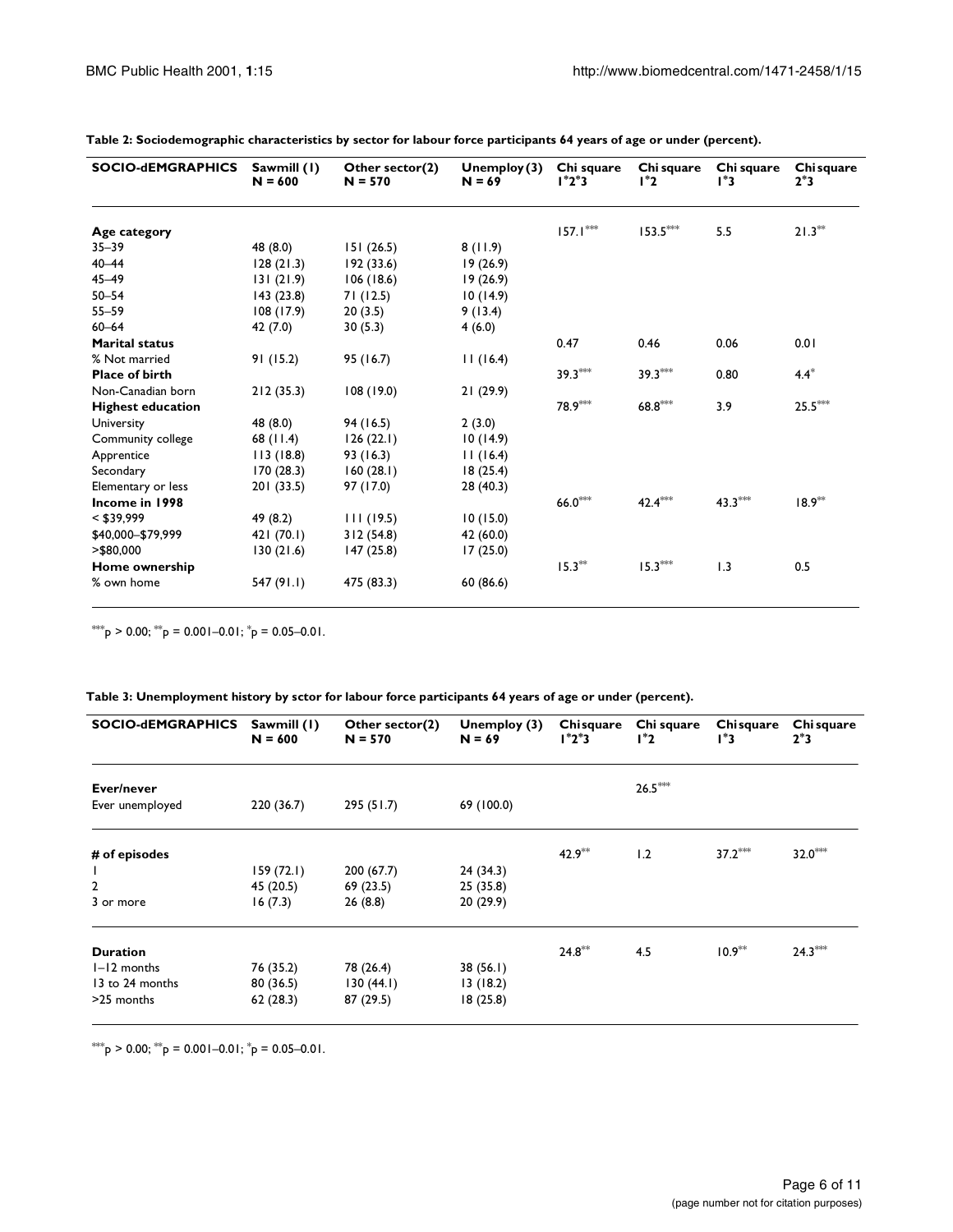**Table 4: Length and duration of unemployment for those workers experiencing 25 or more months of unemployment by sector for labour force participants 64 years of age or under.**

| Labour force participation | N  | <b>Duration in</b>  | Mean # of                    |  |
|----------------------------|----|---------------------|------------------------------|--|
| status                     |    | months <sup>*</sup> | episodes                     |  |
| Sawmill                    | 62 | 38.3 $(25-87)$ **   | $1.9$ $(1-5)$ <sup>***</sup> |  |
| Non-sawmill                | 87 | $36.4(25-90)$       | $2.0(1-8)$                   |  |
| Unemployed                 | 18 | 50.4 (25-89)        | $4.1(2-11)$                  |  |

\*Average cumulative duration. \*\*Numbers in brackets =Range in months. \*\*\*Numbers in brackets=Range in the number of episodes of unemployment.

were unemployed, 40 (2.8%) were disabled, and 11 (0.8%) were either working as volunteers, looking after children at home, or attending educational institutions.

Among the 570 workers age 64 and under who were employed outside the sawmill sector 212 (37.2%) were in the service sector, 167 (29.3%) were employed in non-sawmill forest products manufacturing – such as pulp mills, paper mills or logging operations, 73 (12.8%) were in construction or renovation, 56 (9.8%) were in transportation, 49 (8.6%) were in non-forest products manufacturing and 13 (2.3%) were employed in fishing or farming.

# *Socio-demographic characteristics of labour force participants 64 years old and under*

There were no significant differences in marital status among the 3 groups (i.e. the unemployed, employed in the sawmill sector, and employed outside the sawmill sector) (Table 2). In comparing sawmill sector workers with the unemployed, no statistically significant differences were observed except for current income as 23 unemployed workers (33.4%) earned less than \$49,000 in the year preceding interview compared to 49 (8.2%) sawmill workers (Chi square 43.3;  $p < 0.00$ )).

The greatest differences in socio-demographic characteristics were found between groups of the currently employed. Approximately 50% of workers employed outside the sawmill sector were under age 45 compared to 29.3% of sawmill workers. As well, non-sawmill workers were approximately twice as likely to have a college or university education and to be Canadian born than sawmill workers.

For both employed groups, approximately 25% earned more than \$80,000 in the year before interview. However, 19.5% of workers employed outside the sawmill sector, and 8.2% of sawmill workers were in the lowest income category (less than \$39,000). Home ownership was significantly greater for sawmill workers (91.1%) compared with non-sawmill workers (83.3%). Interestingly, more unemployed workers (86.6%) owned homes than workers employed outside the sawmill sector.

### *Unemployment history of labour force participants 64 years old and under*

Statistically significant differences for the "ever" unemployed were observed as 51.7% of non-sawmill sector workers had experienced unemployment compared to 36.7% of sawmill workers (Table 3). As well, workers unemployed at time of interview were approximately 4 times as likely to have experienced 3 or more episodes of unemployment compared to workers employed at time of interview although long durations of unemployment (>25 months) were similar across the 3 groups.

A total of 167 (13.2%) of labour force participants 64 years of age or under experienced an average cumulative duration of unemployment of 25 months or more during the study period (Table 4). The survivor group experienced an average of 38.3 months and 1.9 episodes of unemployment, the group re-employed outside the sawmill sector experienced an average of 36.4 months and 2.0 episodes of unemployment, and the group unemployed at time of interview experienced 50.4 months and 4.1 episodes of unemployment.

# *Work conditions in re-structured sawmills compared to work conditions for those re-employed outside the sawmill sector*

Table 5 shows mean scores for control, social support, psychological demand, physical demand and noise for workers in the sawmill and non-sawmill sectors, within occupational categories at time of interview, after controlling confounders. Control and social support scores decreased moving down the occupational hierarchy in both sawmill and non-sawmill sectors. In contrast, demand and noise scores increased moving down the occupational hierarchy except for physical demand and noise among tradesmen and the semi-skilled.

Control and social support were greater among non-sawmill workers, except in the case of control for managers which was greater for workers employed in a sawmill. Scores for demand variables, with the exception of psychological demand for managers, were greater for sawmill compared to non-sawmill workers.

Statistically significant differences between the sawmill and non-sawmill sectors were observed for noise within all occupational categories. Noise scores were always higher in the sawmill sector with differences ranging from a low of 12.5% within the semi-skilled category to a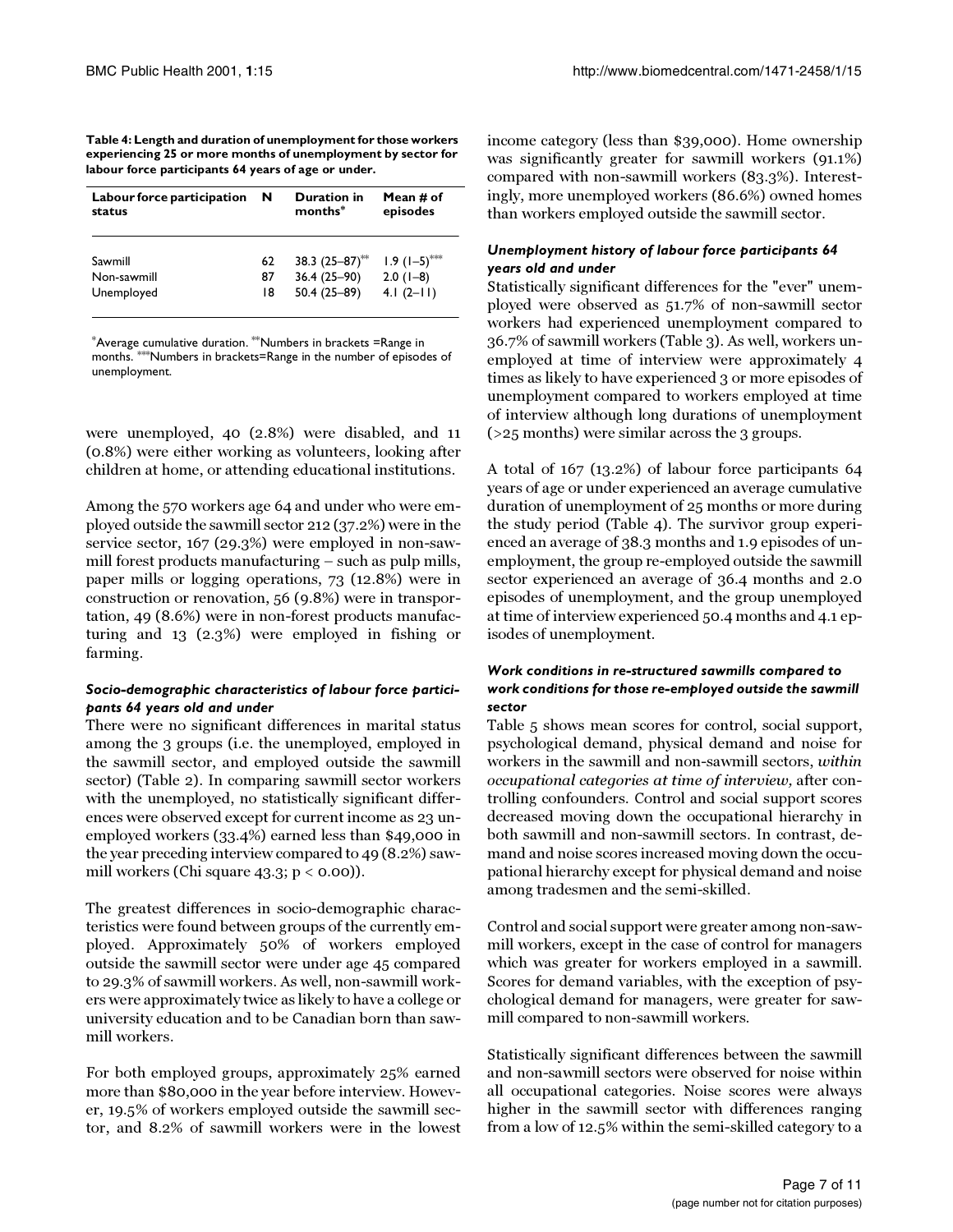|              | Control |                     | Social support |            |      | Psychological demand |     | <b>Physical demand</b> |     | <b>Noise</b> |  |
|--------------|---------|---------------------|----------------|------------|------|----------------------|-----|------------------------|-----|--------------|--|
| Job category | $Sm^*$  | $\mathsf{Non}^{**}$ | Sm             | <b>Non</b> | Sm   | <b>Non</b>           | Sm  | <b>Non</b>             | Sm. | <b>Non</b>   |  |
| Managers     | 27.5    | 26.9(0.60)          | 6.0            | 6.7(0.71)  | 12.8 | 13.7(0.25)           | 2.4 | 2.1(0.72)              | 2.6 | 2.1(0.00)    |  |
| Trades       | 24.2    | 24.8(0.72)          | 5.8            | 5.8(0.58)  | 13.2 | 12.6(0.01)           | 3.0 | 2.9(0.01)              | 3.4 | 2.9(0.00)    |  |
| Semi-skilled | 22.2    | 23.3(0.05)          | 5.4            | 5.9(0.005) | 13.2 | 12.9(0.35)           | 2.7 | 2.7(0.60)              | 3.2 | 2.8(0.00)    |  |
| Unskilled    | 20.7    | 22.4(0.01)          | 5.2            | 6.0(0.00)  | 13.3 | 12.4(0.01)           | 3.0 | 2.7(0.22)              | 3.3 | 2.4(0.00)    |  |

**Table 5: Analysis of variance\* for physical and psychosocial work scores at time of interview for workers employed outside the sawmill sector and in a sawmill by occupational category at time of interview**

Numbers in parentheses indicate p values, for the F statistic, after controlling for occupational category at time of interview, income, education, age, and place of birth. \*Sm = Sawmill sector \*\*Non = Non-sawmill sector Range in adjusted noise, social support, and physical demand scores was from 1 to 4. Range in adjusted psychological demand scores was from 8 to 20. Range in adjusted control scores was from 18 to 32.

**Table 6: Analysis of variance\* for physical and psychosocial work scores at time of interview for workers employed outside the sawmill sector and in a sawmill by occupational category in 1979**

|              | Control               |             | Social support |            | Psychological demand |            | <b>Physical demand</b> |            |     | <b>Noise</b> |  |
|--------------|-----------------------|-------------|----------------|------------|----------------------|------------|------------------------|------------|-----|--------------|--|
| Job category | <b>SM<sup>*</sup></b> | Non $**$    | Sm             | <b>Non</b> | Sm                   | <b>Non</b> | Sm                     | <b>Non</b> | Sm  | <b>Non</b>   |  |
| Managers     | 23.9                  | 24.3(0.08)  | 5.9            | 5.9(0.42)  | 13.3                 | 13.7(0.90) | 2.6                    | 2.3(0.72)  | 2.9 | 2.3(0.17)    |  |
| Trades       | 23.8                  | 24.7(0.17)  | 6.0            | 5.9(0.96)  | 13.0                 | 12.4(0.01) | 2.9                    | 2.6(0.004) | 3.3 | 2.8(0.000)   |  |
| Semi-skilled | 22.8                  | 24.2(0.09)  | 5.6            | 6.1(0.009) | 13. I                | 12.8(0.18) | 2.6                    | 2.7(0.57)  | 3.1 | 2.5(0.000)   |  |
| Unskilled    | 22.4                  | 25.0(0.000) | 5.4            | 6.2(0.000) | 13.4                 | 13.2(0.16) | 2.9                    | 2.6(0.05)  | 3.3 | 2.4(0.000)   |  |

Numbers in parentheses indicate p values, for the F statistic, after controlling for occupational category in 1979 (baseline), income, education, age, and place of birth. \*Sm = Sawmill sector \*\*Non = Non-sawmill sector Range in adjusted noise, social support, and physical demand scores was from 1 to 4. Range in adjusted psychological demand scores was from 8 to 20. Range in adjusted control scores was from 18 to 32

high of 27.2% within the unskilled category. For physical demand, differences between the sectors were not statistically significant except for trades, where it was slightly greater for sawmill workers. Tradesmen and unskilled workers employed in sawmills experienced 4.5% and 6.8%, respectively, greater psychological demand (statistically significant) than their colleagues employed outside the sawmill sector.

Semi-skilled and unskilled workers employed in sawmills experienced 9.2% and 15.4% less social support (statistically significant) than their colleagues employed outside the sawmill sector. And, semi-skilled and unskilled workers employed in sawmills experienced 5.0% and 7.6%, respectively less control, (statistically significant) than their colleagues employed outside the sawmill sector.

Table 6 compares work conditions at time of interview according to occupational category in 1979 for sawmill workers and those who left the industry. This analysis assesses the impact of moving away from employment in sawmills for workers starting in the same occupational category at baseline. No statistically significant differences in work conditions were observed for workers who were managers at baseline and who had obtained re-employment outside the sawmill sector 20 years later. Workers who left the sawmill sector for re-employment elsewhere had reduced noise scores relative the survivors who stayed employed in sawmills for all occupational categories except managers. Reductions in noise scores were greatest for those who were originally unskilled workers in sawmills (27.3%). For workers who were tradesmen in a sawmill at baseline and moved to re-employment outside the sawmill sector at time of interview, statistically significant reductions were observed for psy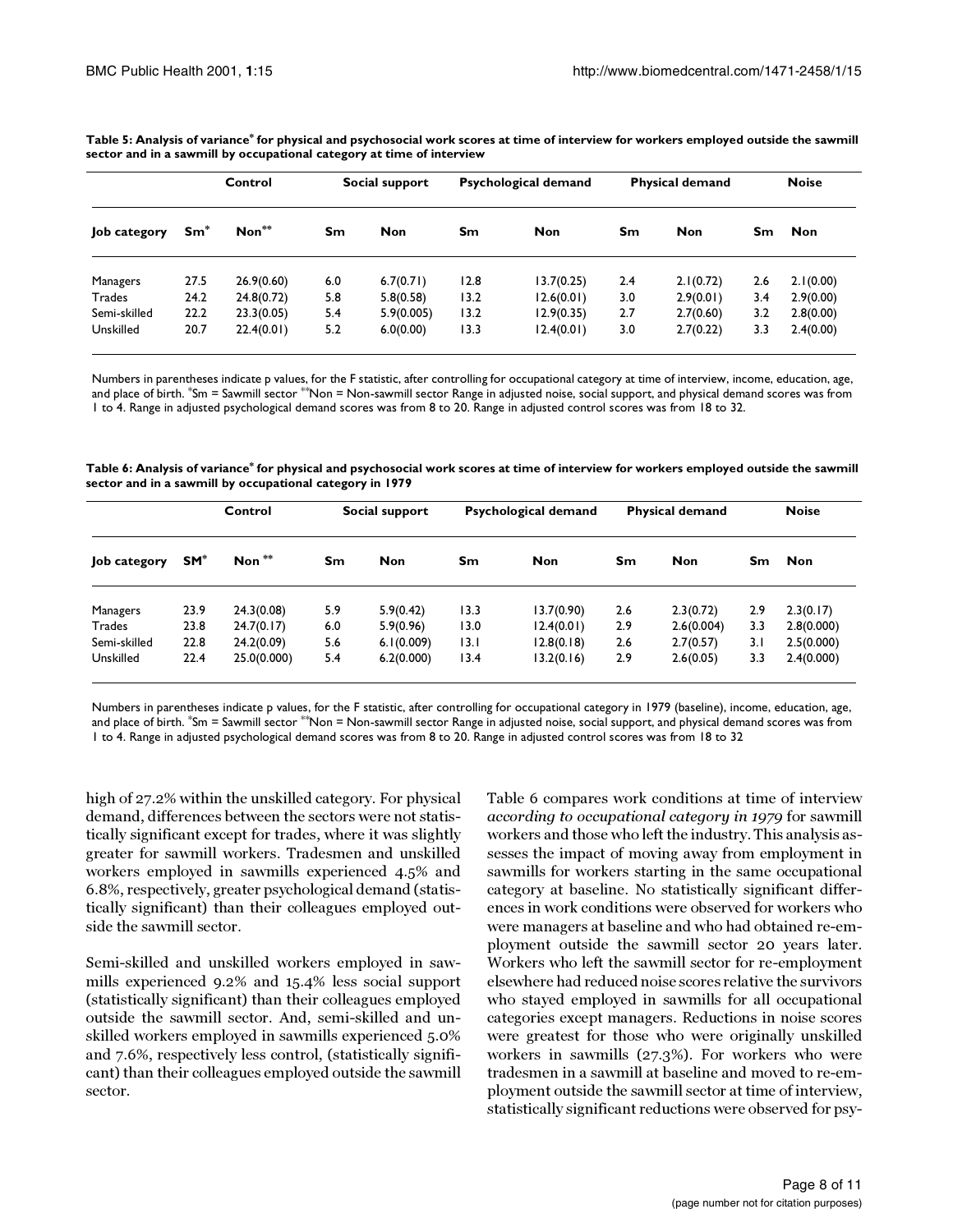chological demand (4.6% decrease) and physical demand (10.3%).

For workers who were in semi-skilled occupations in a sawmill at baseline and moved to re-employment outside the sawmill sector at time of interview, a statistically significant increase of 8.9% was observed for social support. For workers who were in unskilled occupations in a sawmill at baseline and moved to re-employment outside the sawmill statistically significant increases in control (2.7%), social support (14.8%), and statistically significant decreases in physical demand (10.3%) were observed.

# **Discussion**

De-industrialization has been widespread in manufacturing workforces in developed nations over the past quarter of a century. This trend is likely to continue with technological innovation in manufacturing and, furthermore, is likely to continue in conjunction with sustained restructuring of manufacturing industries. The longterm impacts on threat of unemployment, unemployment, and working conditions have been under investigated in spite of the fact that this process is widespread in the industrialized world, is likely to have major impacts on health, and has affected and continues to affect many workers.

The purpose this study was to better understand the dynamics of de-industrialization on intermediate workplace determinants of health in a sample of BC sawmill workers. The first question, addressed in the study was, what was the demographic impact of the de-industrialization process? Of those workers 64 years and under, and employed at time of interview, approximately half were employed outside the sawmill sector indicating that the non-sawmill sector was vibrant enough during the study period to provide employment opportunities for workers who exited the sawmill sector.

Workers who exited the sawmill sector were slightly younger than those who remained employed in mills and also had significantly lower incomes, were better educated, and more likely to be Canadian born. This demographic profile may be partially explained because layoffs in the industry proceeded strictly on a seniority basis. With the onset of recession and restructuring in 1980, younger workers were laid off first many of whom took further education leading to subsequent employment within the expanding non-sawmill sector. Availability of education for these young adults in conjunction with economic expansion in BC's non-sawmill segments of the economy partially explains these observations.

Did de-industrialization, occurring over a 20-year period, in BC's sawmill sector, produce a core of long-term unemployed workers? The impact of de-industrialization can be gauged by the scope and depth of unemployment among workers in this sample. For example, approximately 40% of workers aged 64 and under at time of interview had experienced unemployment at least once during the study period. Within this group of workers, approximately one third experienced unemployment for an average cumulative duration of 36 or more months. And, within the group of workers who were unemployed at time of interview, one quarter experienced over 4 years of unemployment.

In other words, among the large number of workers in this sample who experienced unemployment, those workers who were employed at time of interview were out of work 15 % of the study period and those workers unemployed at time of interview were out of work for over 20% of the study period. Although a hard core of long-term unemployed workers was not evident in this study, it is clear that in both groups of workers many were exposed to unemployment for long periods of time. This, means that the length of time, during the study period, that workers were exposed to a combination of the threat and experience of unemployment was also likely very high.

How did the physical and psychosocial work conditions differ for sawmill survivors and exiters approximately 20 years after the recession? In general, physical and psychosocial work conditions experienced by workers employed, in similar occupations, outside the sawmill sector were better than for workers employed at sawmills. And, the work conditions benefits of re-employment in a similar job category outside the sawmill sector relative to continued work in the sawmills were greater for those employed in unskilled or semi-skilled occupations and trades at time of interview.

In particular, statistically significant improvements in social support and control were observed for unskilled and semi-skilled workers and statistically significant improvements were observed in psychological demand for unskilled workers. Statistically significant improvements were also noted for psychological and physical demand among tradesmen who were re-employed outside the sawmill sector.

By conducting the same analysis within occupational category at baseline, we were able to compare physical and psychosocial work conditions in 1999, for workers who started from the "the same place" in 1979. As in the previous analysis, workers who moved to re-employment outside the sawmill sector, in general, showed im-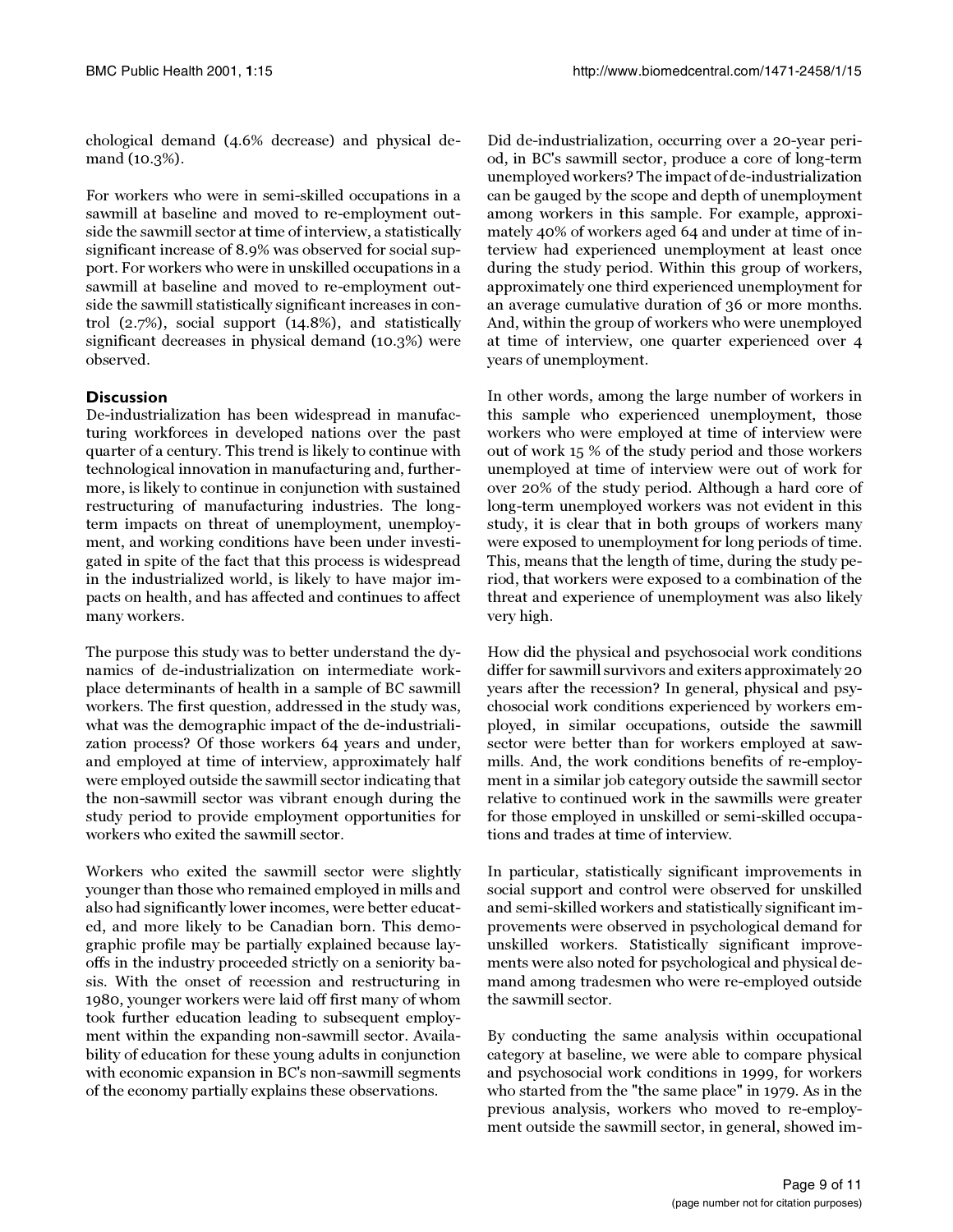provement in work conditions relative to workers who remained in sawmills. And again, as in the previous analysis the benefits of improved work conditions were most pronounced for the unskilled, semi-skilled, and tradesmen.

In evaluating the balance of change in control and demand conditions, unskilled workers appear to have benefited most from modest improvements in physical and psychosocial working conditions in restructured sawmills. In contrast, managers may have gained the least benefit from restructuring (they were the only group to show a decline in control scores in combination with an increase in psychological demand, indicating that job strain for managers may be higher outside than inside the sawmill sector).

There are several limitations to this study. First, the sawmill cohort, by selecting workers who worked for a minimum of one year excluded workers with the least seniority. This investigation, therefore likely underestimated unemployment relative to the entire BC sawmill workforce. Second, this bias will be reinforced because the workers "not found" in the sample of 3000 workers tended to be younger with less seniority than interview respondents. The "not found" likely consisted of young workers with low seniority who left the province during the initial recession between 1980 and 1985.

Because downsizing in the early 1980s proceeded strictly on the basis of seniority, those most likely to be laid off in the early 1980s were also those with the lowest duration of employment. This group is over-represented among non-respondents. By 1999, members of this group would have likely been located if they were employed at a study sawmill so they also represent those workers in 1999 who were either living outside BC, or if employed, were working outside the sawmill sector in the province.

Another limitation of this investigation pertains to its generalizability. As noted in the introduction, the way in which workers experience de-industrialization will depend on the extent of the process, the occupational mobility of downsized workers and their ability to obtain education, and the availability of alternative labour markets. The results of this study are based on a particular situation in the resource sector in BC in the 1980s and 1990s.

However, the general trend to de-industrialization of blue-collar manufacturing was widespread in the industrial world during this time and is continuing. The particular finding in this study that "survivors" of this process may be at some risk for exposure to both unemployment and adverse physical and psychosocial work conditions highlights the possibility that de-industrialization in other industries may pose risks for survivors.

#### **Conclusions**

This potential for adverse exposures among survivors of de-industrialization has been noted, as far as is known, in one other study [\[45](#page-10-31)]. Studies related to de-industrialization usually focus on those who are downsized as the workers who retain jobs within these industries are usually considered the "winners" in the situation. This study points out that in the context of de-industrialization, involving both downsizing and re-structuring and technological change, the histories of unemployment as well as work conditions for those surviving who remain attached to the industry may also be worthy of study for their potential impacts on health.

#### **Competing Interests**

None declared.

# **Additional material**

#### **Additional file**

*13-item shortened demand/control questionnaire. This file contains the questions used to calculate control, social support, psychological and physical demand, and noise scores. Labour force participation of workers in 1979 and at time of interview* [Click here for file](http://www.biomedcentral.com/content/supplementary/1471-2458-1-15-S1.doc)

[\[http://www.biomedcentral.com/content/supplementary/1471-2458-1-](http://www.biomedcentral.com/content/supplementary/1471-2458-1-15-S1.doc) 15-S1.doc]

# **Acknowledgements**

The Institute of Work and Health, Center for Health Services and Policy Research (UBC), Forest Renewal British Columbia, Canadian Institute for Health Research, and the Canadian Population Health Initiative for their contributions to this project.

#### **References**

- <span id="page-9-0"></span>1. Barnes T, Hayter R: **British Columbia's private sector in recession, 1981–86: employment flexibility without trade diversification.** *BC Studies* 1993, **98(1)**:20-42
- 2. Hayter R, Barnes T: **Innis's staple theory, exports, and recession: British Columbia, 1981–1986.** *Economic Geography* 1990, **12**:156-173
- <span id="page-9-1"></span>3. Hayter R, Barnes T: **Labour market segmentation, flexibility, and recession: a British Columbian case study.** *Environment and Planning* 1992, **10**:333-353
- <span id="page-9-2"></span>4. Marchak P: **Logging the Globe.** *Montreal: McGill-Queen's University Press,* 1995
- <span id="page-9-3"></span>5. Allen D, Cohen C: **Forestry Sector Labour Adjustment Study.** *Employment & Immigration Canada, Industry, Science & Technology Canada Labour Canada, Ministry of Forestry,* 1988
- <span id="page-9-4"></span>6. Organization for Economic Cooperation and Development: **Main Economic Indicators, 1964–1992.** *Paris,* 1994
- <span id="page-9-5"></span>7. Organization for Economic Cooperation and Development: **Historical Studies, 1964–1992.** *Paris,* 1995
- <span id="page-9-6"></span>8. Castells M, Aoyama Y: **Paths towards the informational society: employment structure in G-7 countries, 1920–90.** *International Labour Review* 1994, **133(1)**:6-33